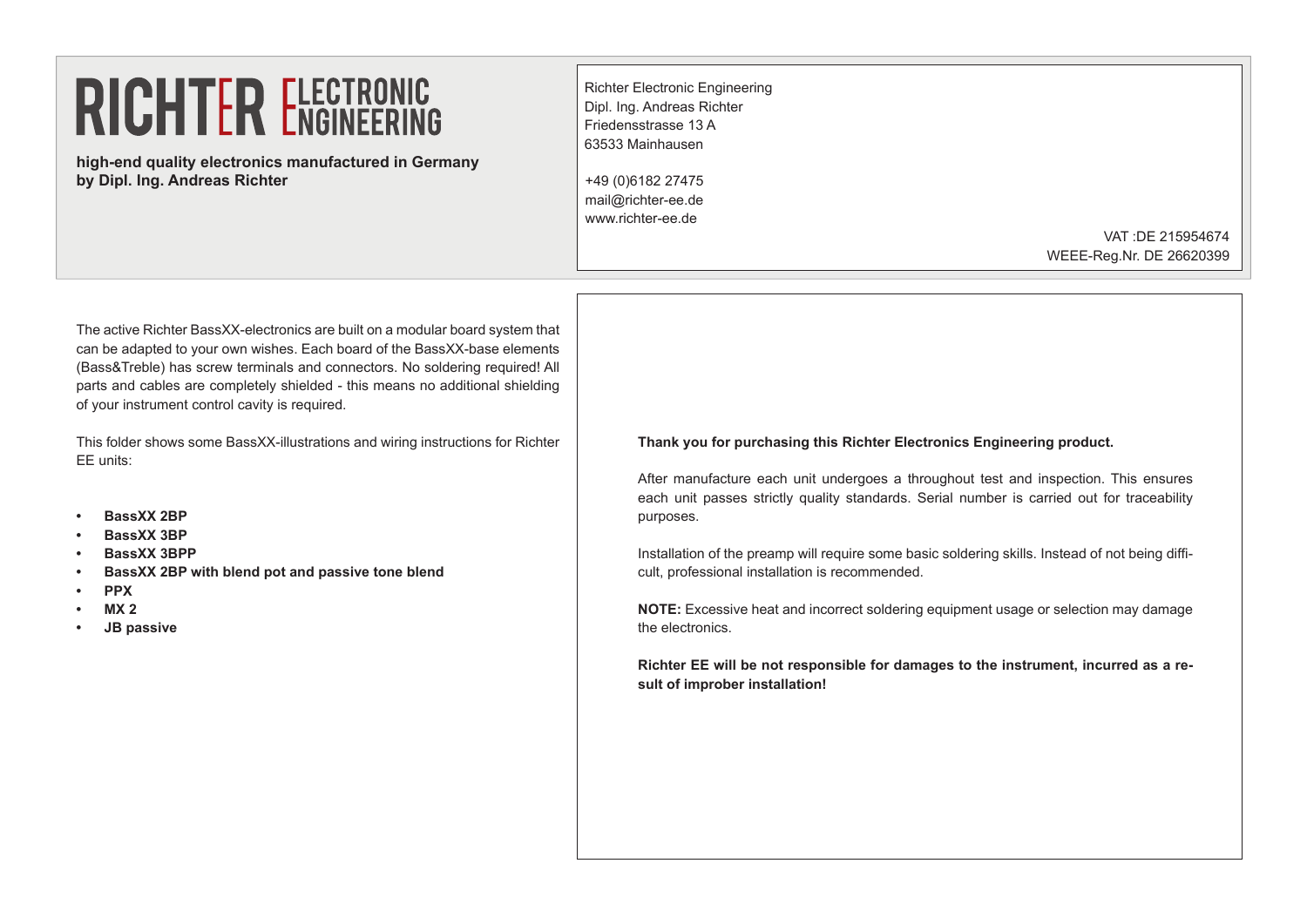### **RICHTER BassXX Preamp for bass and guitar**

Low-Noise Studio Quality, Sophisticated Sound, Battery Power Supervision Onboard, Rugged and Shielded

Richter Electronic Engineering Dipl. Ing. Andreas Richter Friedensstrasse 13 A 63533 Mainhausen +49 (0)6182 27475 mail@richter-ee.de www.richter-ee.de

> VAT :DE 215954674 WEEE-Reg.Nr. DE 26620399

The BassXX Preamp is a filter-based pre-amp which provides very flexible parametric EQ control with sweepable mids. Its outstanding sound performance is achieved through careful circuit design with attention to detail and selection of finest components available. It has an extremely low noise floor and a tube-like dynamic response. The warm and smooth sound has no discernable hiss even at extreme high frequency boosting.

Because the input impedance is higher than most other bass and guitar preamps, passive pickups will retain their natural frequency response and tonal character, as well as piezo ceramic transducers will do.

Pulling up' on the treble control achieves true bypass of the EQ and allows for passive operation. The passive sound is virtually identical to the active sound in tone and level if the EQ is set flat. In passive mode, only the volume controls works, but passive tone control can be added on custom instruments.

The onboard circuit in combination with the battery power supervisory is a patent pending product. When the blue LED starts to flash the battery is getting low and needs to be changed within roughly 10 hours.

All BassXX EQ's/Pre-amps are completely shielded, this means no additional shielding of your instrument control cavity is required.

#### **Features:**

- High definition amplifier design results in precise and smooth sound reproduction without signal losses.
- 0,1% precision metal film resistors in the signal path with a resultant noise factor of up to 10 times lower than standard thick film resistors.
- Low tolerance film capacitors featuring lowest distortion and superior linearity.
- Highest quality available trimmer pots.
- Completely shielded and encapsulated no shielding inside the instrument is required.

### **Technical Data:**

- Input Impedance: 2,2 MOhm
- Output Impedance: 47 kOhm
- Frequency Range: 7 Hz to 22kHz, ±1,5 dB
- Bass Control: 30 Hz, ±15 dB
- Mid Control, Parametric: 240 Hz to 1,1 kHz, ±12 dB
- Treble Control: 6,3 kHz, ±12dB
- Supply Voltage: 9V battery or accumulator
- Current Consumption: 1300 µA
- Weight: 50g
- Dimensions: L 32 x B 25 x H 24 mm
- True Bypass
- Battery Power Supervision via LED
- Reverse Polarity Protection
- Fixation through concentric potentiometer (bass/treble) with active/passive push-pull switch
- Parametric Mid Control
- Completely shielded and encapsulated no shielding required inside the instrument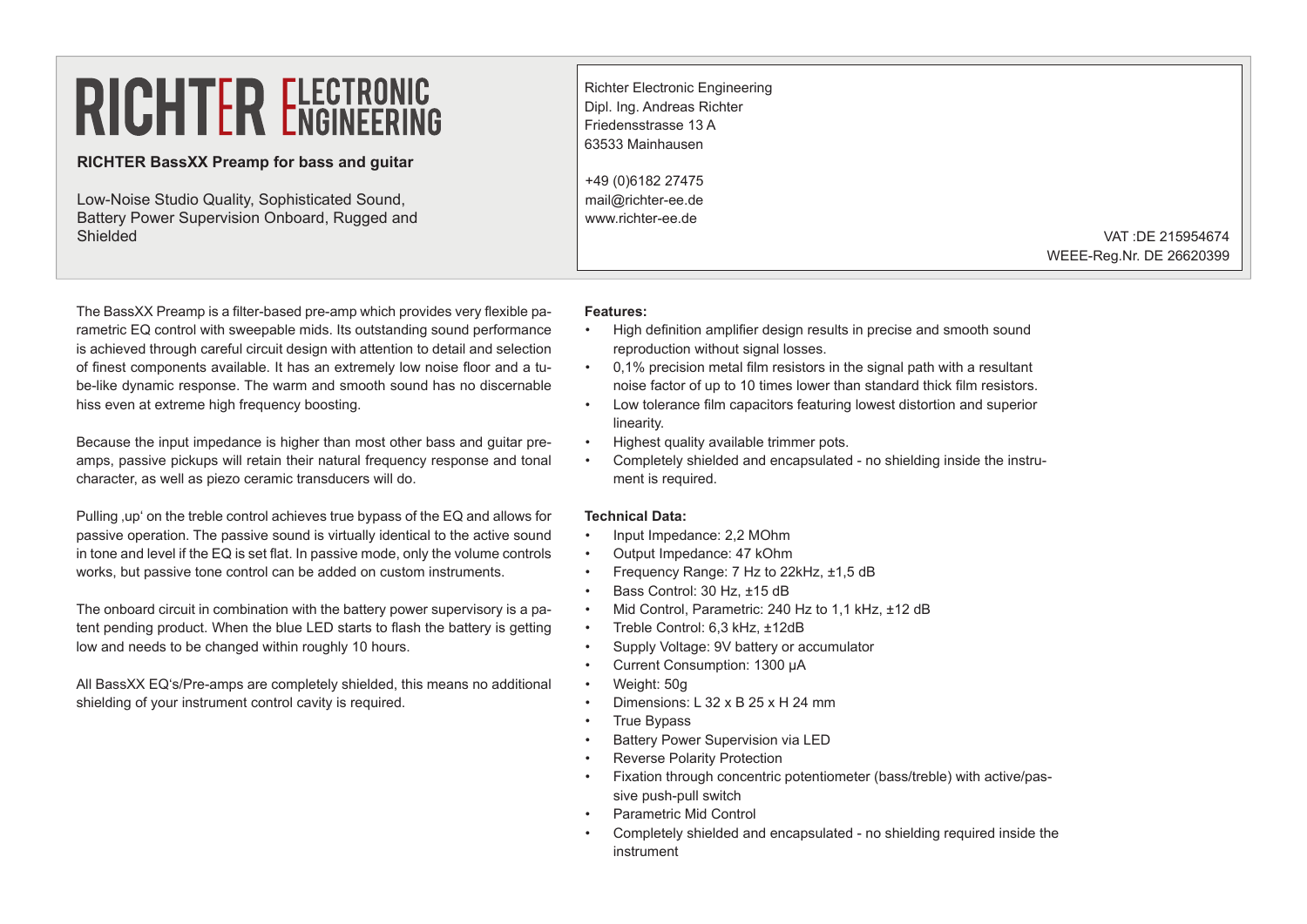## **RICHTER/BassParts 2BP-Bundle**

- Richter BassXX 2BP with LED
- Richter Volume
- 9 V batterie clip
- output jack



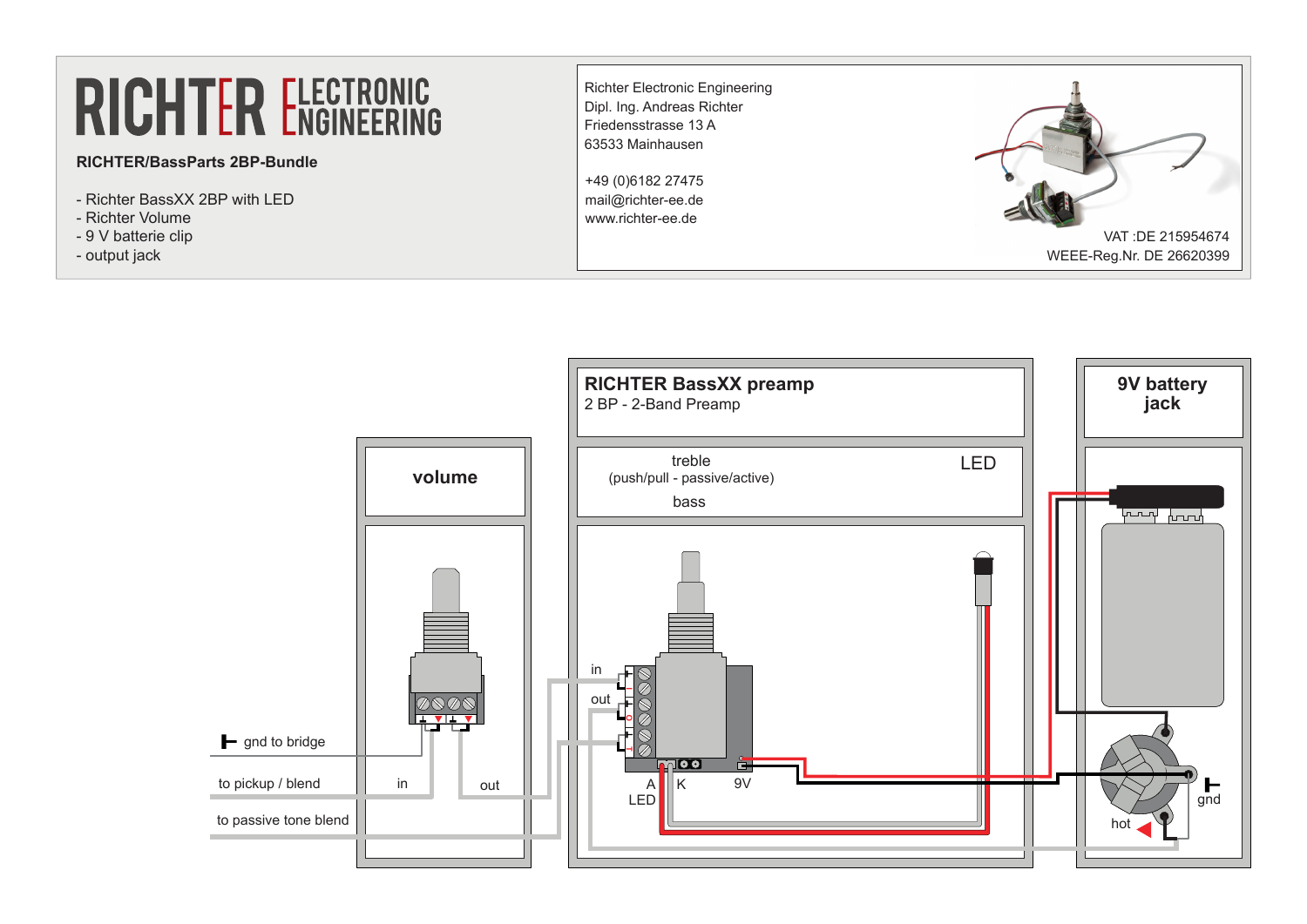## **RICHTER/BassParts 3BP-Bundle**

- Richter BassXX 3BP with LED
- Richter Volume
- 9 V batterie clip
- output jack



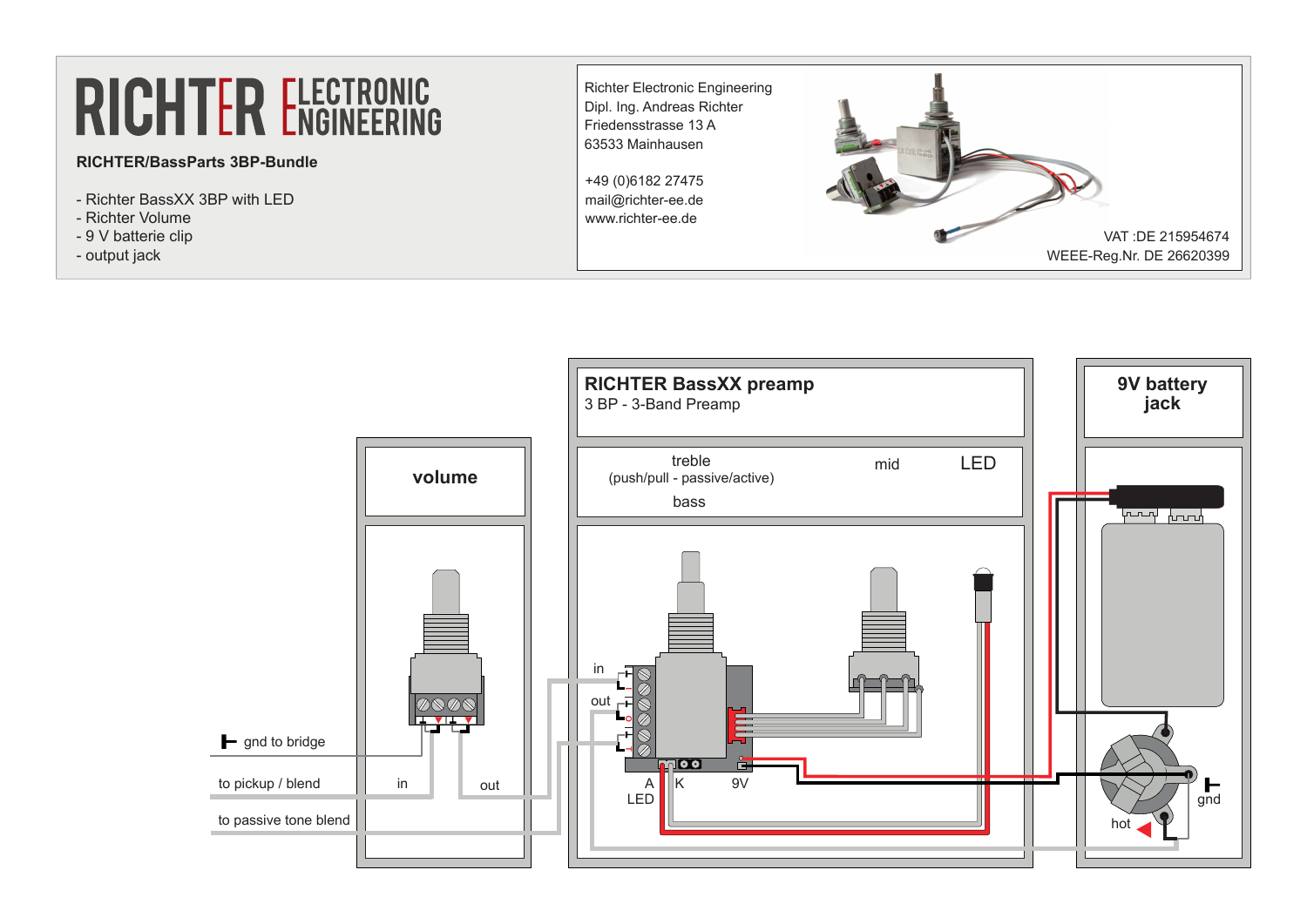## **RICHTER/BassParts 3BPP-Bundle**

- Richter BassXX 3BPP with LED
- Richter Volume
- 9 V batterie clip
- output jack



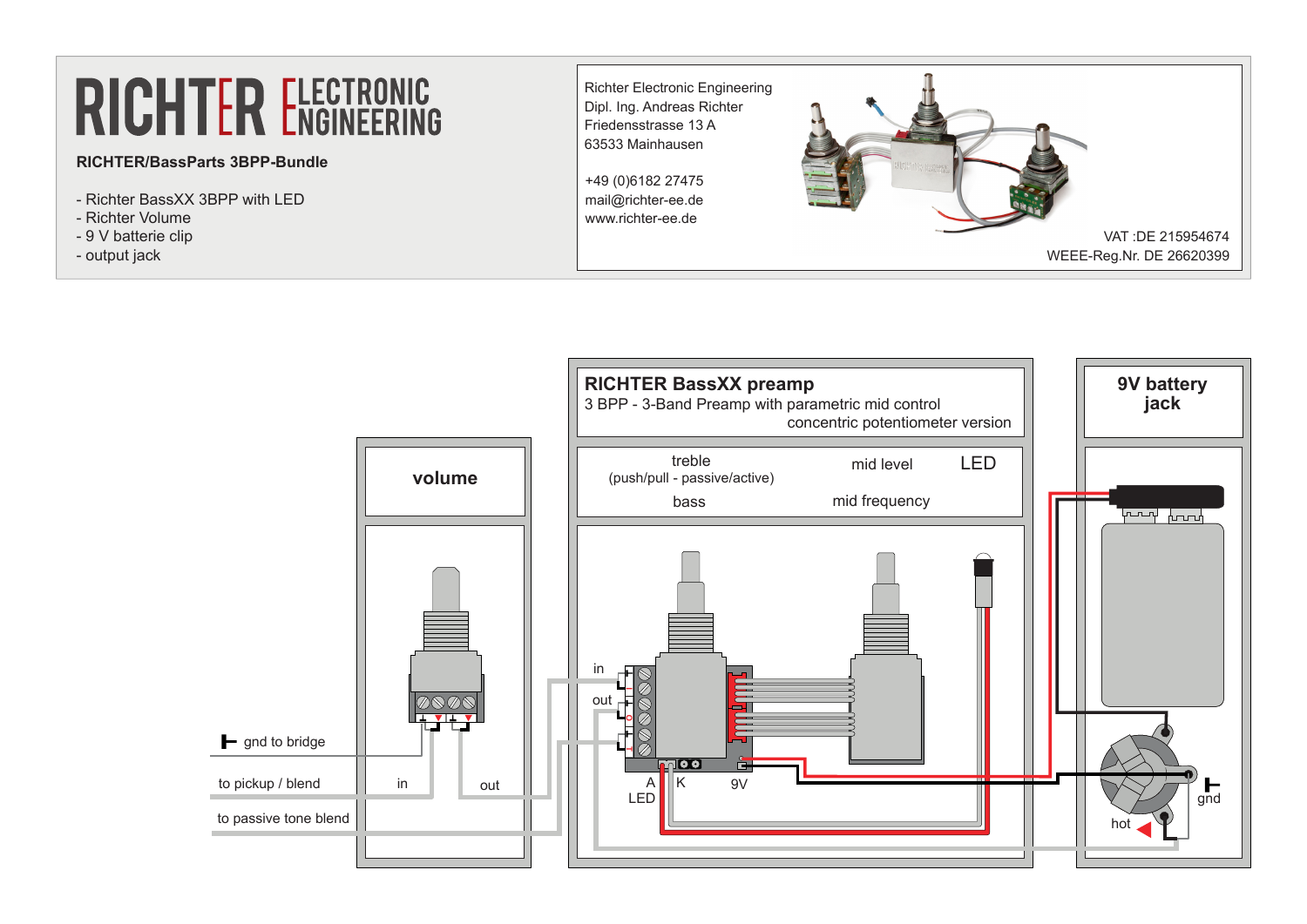## **RICHTER/BassParts 2BP-Bundle**

- Richter BassXX 2BP with LED
- Richter Volume, Richter passive Tone, Richter blend
- 9 V batterie clip
- output jack



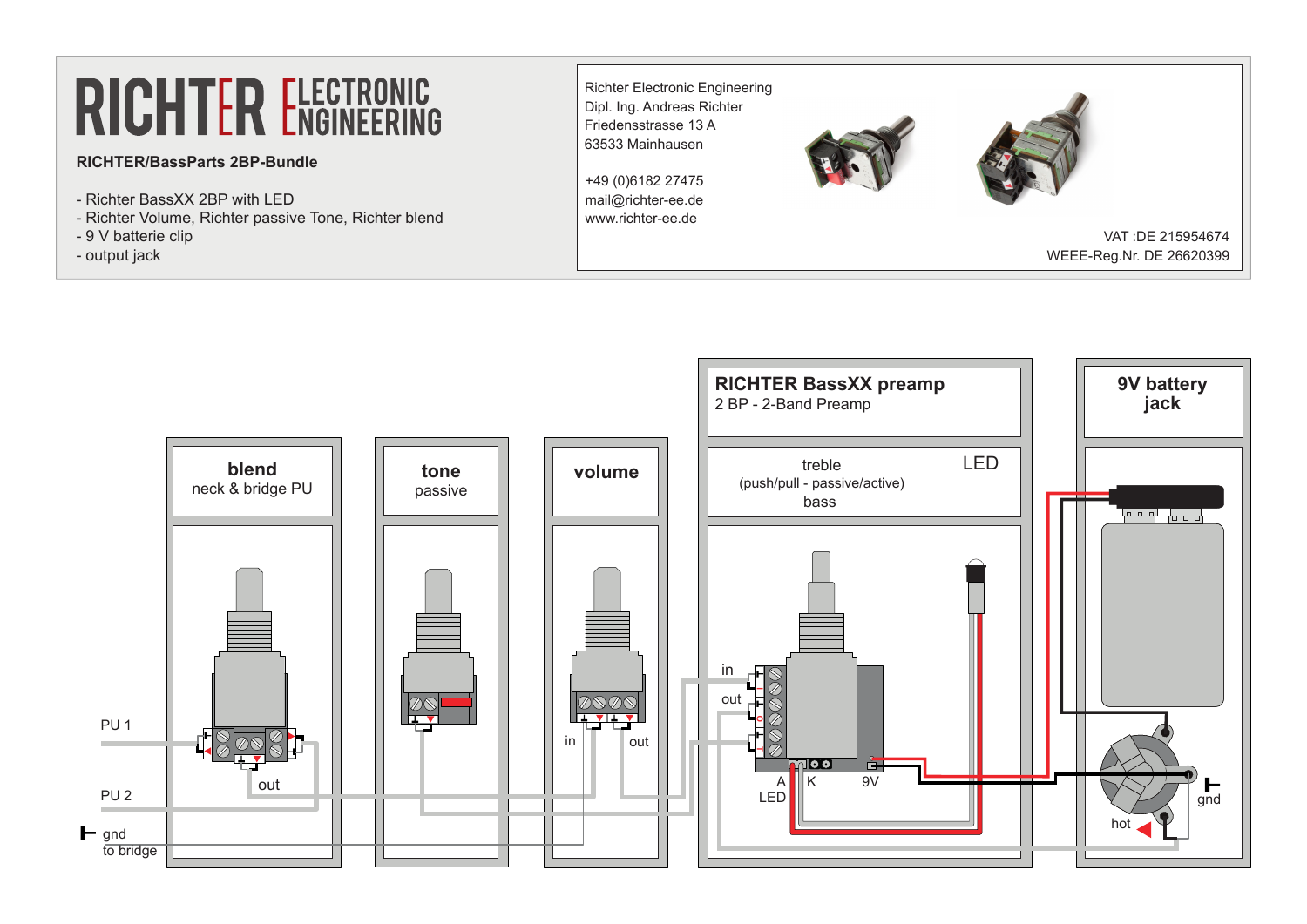### **RICHTER JB PASSIVE replacement kit with shielding**

- incl. screws and black plastic knobs

Richter Electronic Engineering Dipl. Ing. Andreas Richter Friedensstrasse 13 A 63533 Mainhausen +49 (0)6182 27475 mail@richter-ee.de www.richter-ee.de VAT :DE 215954674 WEEE-Reg.Nr. DE 26620399

The RICHTER JB PASSIVE control plate is an easy mounting component for passive bass guitars like the Jazz Bass TM. It provides two independent volume pots and one tone control pot. A shielded PCB replace the wiring - therefore no shielding inside the instrument is required.

Two screw terminals for easy and solder free connection of two pickups and three additional screws to fix the control plate are a guarantee for quick mounting on your instrument - ideal for luthiers and replacement. This unit will mounted up to ten times faster than a hand wiring is done.

With the high quality dustproof pots you won't have any problems with cracking noise during lifetime while turning the knob. The passive tone control is equipped with a film capacitor / COG capacitor which achieves best sound quality because of low losses and high linearity.



#### **Features:**

- Ready to use JB PASSIVE control plate for quick and easy mounting.
- High quality, dust proof pots.
- • Low tolerance film / COG capacitors featuring lowest distortion and superior linearity.
- Completely shielded- no shielding inside the instrument is required.
- After manufacture each unit undergoes a throughout test and inspection. This ensures each unit passes strict quality standards. Serial number is carried out for traceability purposes.

### **Technical Data:**

Volume1, Volume 2, Tone (passive) Weight: 125g Dimensions: L 155 x B 70 x H40 mm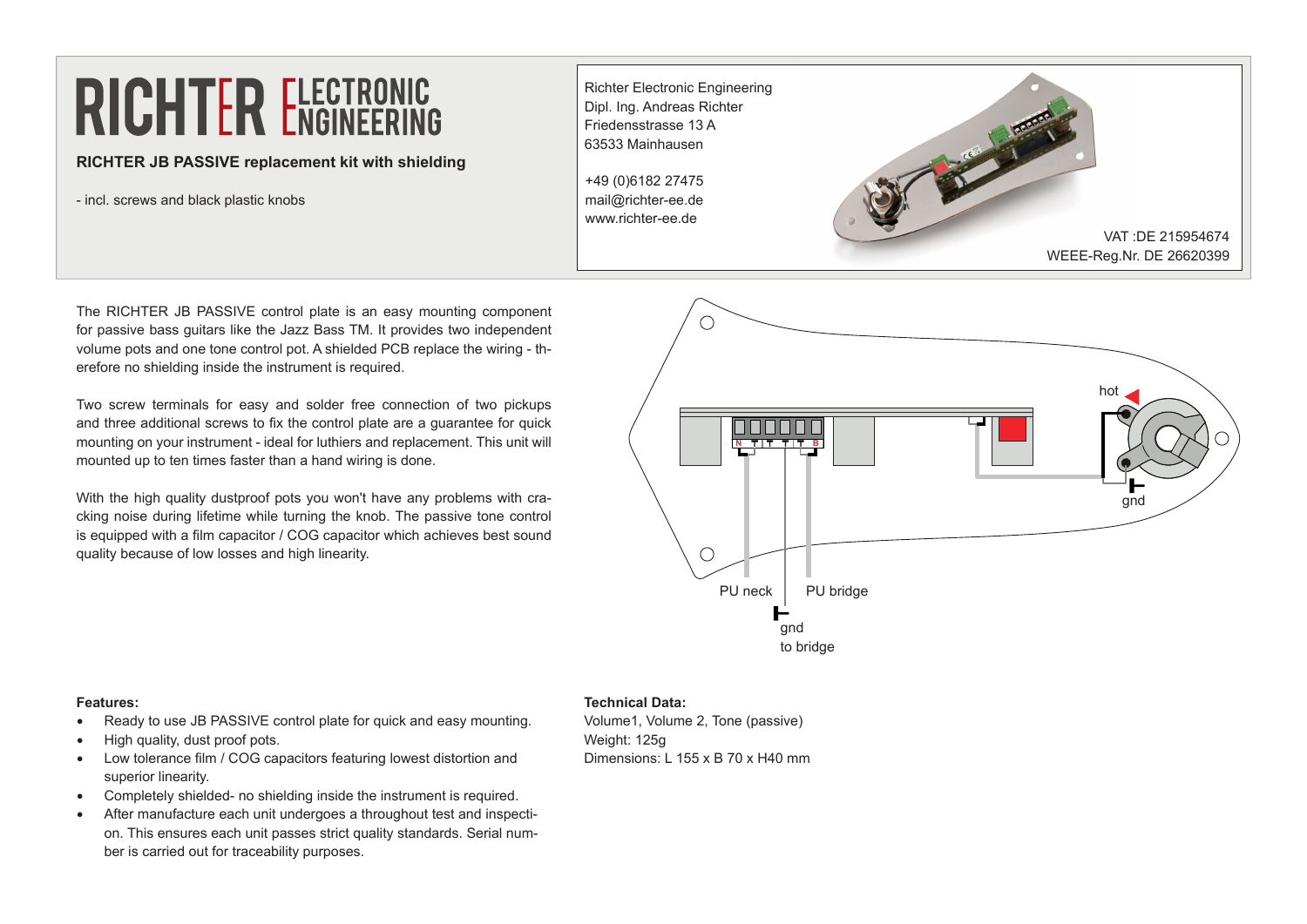**RICHTER PPX**

multichannel piezo preamp

Richter Electronic Engineering Dipl. Ing. Andreas Richter Friedensstrasse 13 A 63533 Mainhausen +49 (0)6182 27475 mail@richter-ee.de www.richter-ee.de



The RICHTER PPX Piezo Preamp is a unique circuit featuring dedicated channels for each string of your bass or guitar. It is combinable with the piezo upgrade for ETS bridges.

Every channel includes an independent volume trim pot. This allows precise, independently adjustment and balance of your instrument from string to string. The following master volume trimmer provides for an overall output adjustment.

The Piezo Preamp superior tone and ultra low noise is not only achieved through careful circuit design and attention to detail - but also through selection of finest components available.

### to piezo pickups / strings



#### **Features:**

- High definition amplifier design results in precise and smooth sound reproduction without signal losses.
- • Discrete class A input sections with hand selected and matched FETs.
- $0.1\%$  precision metal film resistors in the signal path with a resultant noise factor of up to 10 times lower than standard thick film resistors.
- • Low tolerance film capacitors featuring lowest distortion and superior linearity.
- Highest quality available trimmer pots.
- Completely shielded and encapsulated no shielding inside the instrument is required.

#### **Technical Data:**

Input Impedance : 4,7MO Output Impedance : 100kO Frequency Range : 5 Hz to 50 kHz, ±0,4dB Supply Voltage : 9V to battery or accumulator Current Consumption : (4/5-string) : 1,0 mA Current Consumption : (6/7-string) : 1,4 mA Dimensions (4/5-string) : L 50 x B 30 x H 10 mm Dimensions (6/7-string) : L 65 x B 30 x H 10 mm Weight (4/5-string) : 18,0 g / 19,0 g Weight (6/7-string) : 24.0 g / 25.0 g